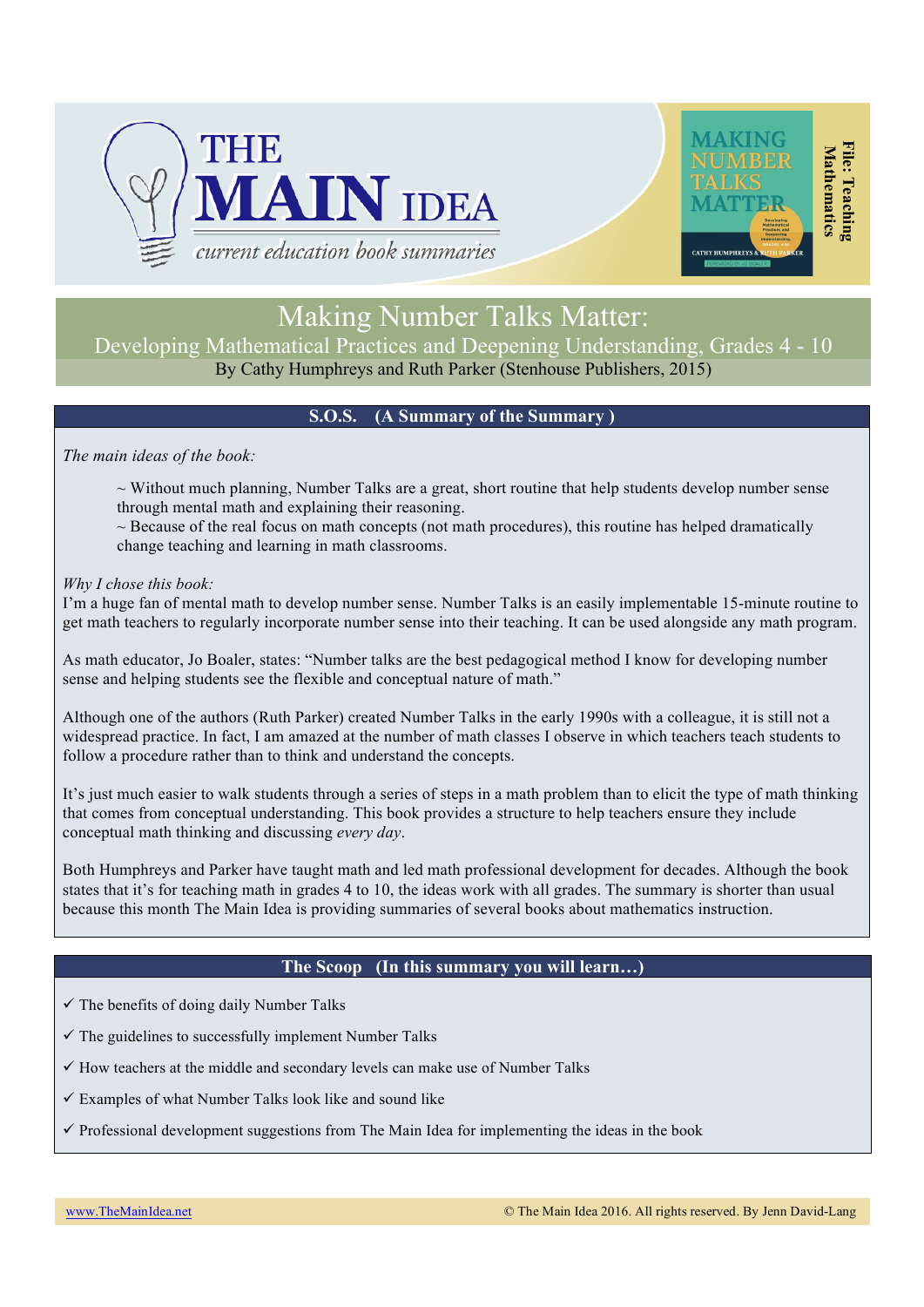# **Introduction and Chapter 1: What are Number Talks? Why are They So Important?**

By including a short, fifteen-minute routine called Number Talks, teachers can help students learn to reason mentally with numbers – a foundational skill often missed in school. In fact, it is not uncommon to hear middle and high-school teachers lament the fact that their students never developed their mathematical understanding. Teachers have found that without much preparation, their use of Number Talks -- mentally solving and discussing math problems – has led to dramatic changes in both teaching and learning. Another benefit is that Number Talks have altered the way students view mathematics and their ability to succeed with it. In fact, some students enjoy this part of class so much, if the teacher forgets to do conduct a Number Talk, they remind them!

#### *Rationale*

Number Talks are needed because traditionally, students learn the steps to a problem without ever understanding the reasoning behind those steps. Take a look at this example of a common mistake:

$$
\frac{1}{3} + \frac{1}{3} = \frac{2}{6} = \frac{1}{3}
$$

This middle school student *almost* gets the steps right, but he adds the denominator. What's truly upsetting is that the answer does not make any sense at all – how can 1/3 plus 1/3 give you 1/3?! And yet the answer raised no red flag for the student because there was no attempt to *understand* the problem, just complete the steps. This does not mean that the algorithm (the procedure or the steps) is not important. The concern is when procedures are carried out in isolation, without any accompanying understanding. The following problem is one in which the student relies completely on the algorithm. The student is only able to explain the steps she took, "You can't take 7 from 3, so borrow 1 from the 6, and make it a 5. Put the 1 by the 3…"



There are several problems with an overreliance on the procedure. In this case, the student's "reasoning" is not entirely accurate. First, you *can* take 7 from 3 (the answer is negative 4). In addition, you aren't really taking "1 from 6" you are converting one of the tens in sixty. Instead, and the Standards for Mathematical Practice confirms this, we want students to attend to "the *meaning* of quantities, not just how to compute them." With Number Talks, students are given a problem – like the subtraction problem above – but they must calculate the answer in their heads (so they can't use the standard algorithm) and explain their reasoning. Below are some of the ways students solved  $63 - 27$  and the reasoning they gave during Number Talks:

| I took 30 away from 63 and I got 33. Then I added 3 back on because I | I added 3 to 27 to get 30, and then I added 3 to 63 and got 66. And $66 -$ |
|-----------------------------------------------------------------------|----------------------------------------------------------------------------|
| took too many away. And $33 + 3 = 36$ .                               | $30$ is 36.                                                                |
| $63 - 27$<br>$63 - 30 = 33$ , plus 3 more = 36                        | $63 - 27$<br>$27 + 3 = 30$ and $63 + 3 = 66$<br>$66 - 30 = 36$             |

When students are given a mental math problem like the one above, and asked to explain their thinking, they benefit in many ways. The authors have found that with Number Talks, students feel they can be competent math thinkers even if they are not fast, are more willing to persevere, and have more confidence in themselves to reason mathematically.

# **Chapter 2 & Chapter 3: Getting Started and Guidelines for Successful Number Talks**

#### *Getting Started*

Note that this book doesn't provide a definitive step-by-step guide for implementing Number Talks, nor does it include a set of problems to use. Instead, there is a rough outline of what the routine looks like, a set of guidelines to follow, and suggestions for how and why to choose problems. Below is a general outline of what the routine looks like:

• Students put away paper and pencils and indicate they are ready to conduct mental math.

- The teacher puts a problem on the board or screen preferably written *horizontally* to discourage a focus on procedures.
- The teacher observes while students take the time they need to solve the problem. Students put up thumbs when they are done.
- The teacher takes *volunteers* who are willing to share and the teacher records only their answers on the board.
- Once all answers are up, the teacher asks who is willing to explain *why* their process makes sense (*not* the steps of a procedure).
- As students describe their strategies, the teacher records their thinking (in a format like the explanations of  $63 27$  above).
- This is the trickiest step: the teacher works with each student's thinking. While there is no set approach, the goal is to have the students communicate clearly. The teacher might ask, "Does anyone have a question for…?" "Can you say more about…?" "Can someone else explain \_\_\_\_\_'s strategy in your own words?" "What connections do you notice among the strategies we've discussed?"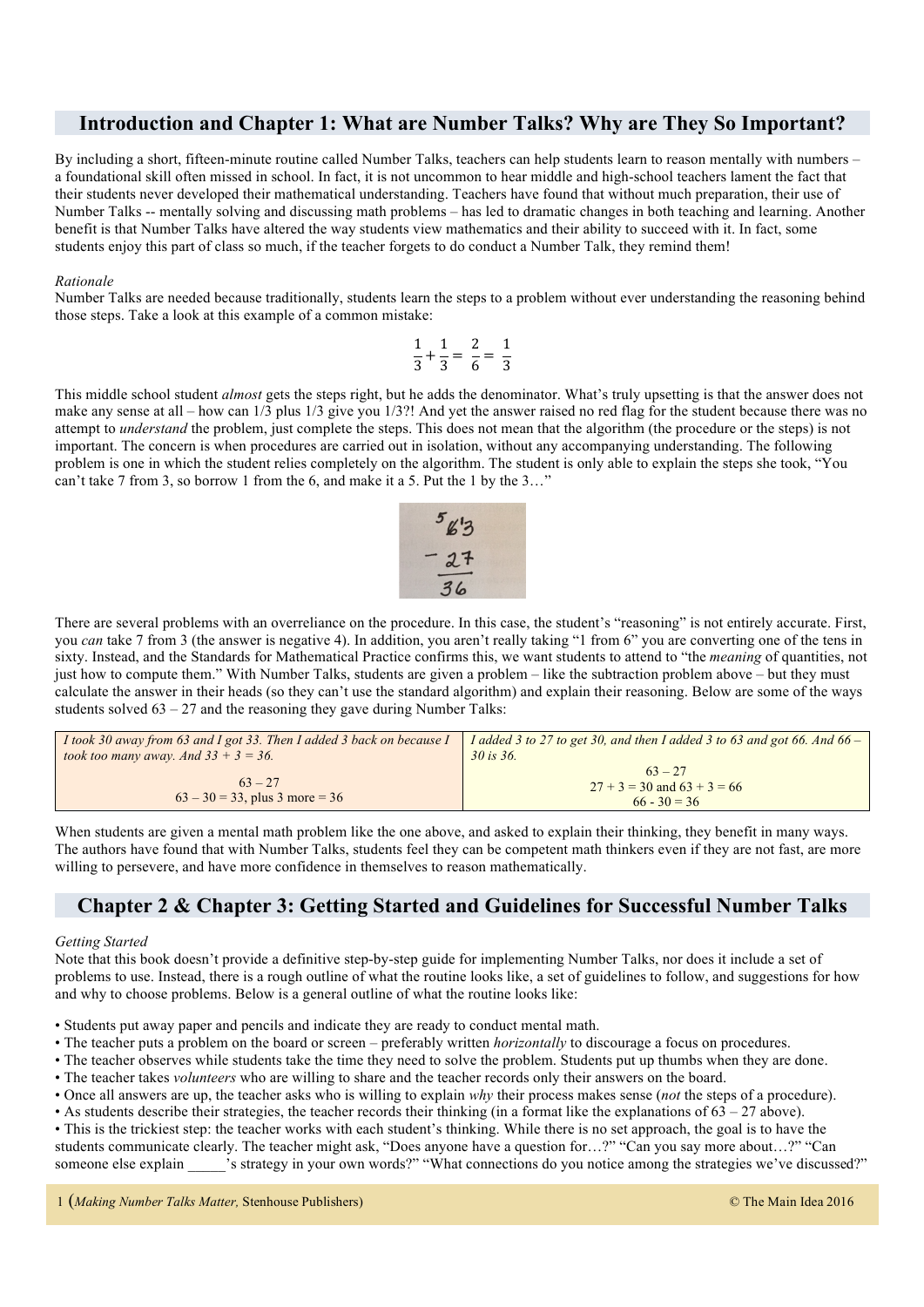Before starting, keep in mind that this is quite a transformation for some students. They are used to being given the steps to follow to solve a problem, and then following those steps. Now *they* are the ones who are supposed to think and explain. It is no longer enough to know *how* to do a math problem; now they must understand and be able to explain *why*. Furthermore, our own roles as teachers are reversed from what we've known. Rather than explaining ideas clearly, we must facilitate students coming up with their own thinking. Once we start to explain, we rob them of their own thinking. We must break the habit of doing the thinking for our students, not something that comes naturally to many of us. To be fully prepared for this new role, first we must choose problems that build on students' already existing mathematical understandings. The book has a sample first math problem you can use to introduce Number Talks. Second, we need to prepare so we don't jump in and explain. Below are some questions to guide planning; you can use the template to jot down notes before implementing a Number Talk routine for a specific day.

#### Planning a Number Talk

- 1. Anticipate possible strategies students might use for solving the problem:
- 2. How will you record the different strategies?
- 3. What questions might you ask to uncover student thinking?
- 4. Reflect on what you want to remember, what problem you might do next, and why.

#### *Guidelines for Successful Number Talks*

The book includes 23 guidelines explained over two chapters that will help make Number Talks successful. These guidelines are condensed and combined into ten basic areas below:

1. Be comfortable with wait time. Students are used to teachers posing a question and then answering it themselves when students do not immediately offer a response. Wait, wait, and then wait some more for students to do the thinking they need to answer questions. Remember there are two opportunities for wait time: one after you've asked a question, and again after a student has responded.

2. Encourage students to explain concepts (why) not procedures (how). Students are used to explaining the *steps* they've followed. We need to press them and probe their answers to get at conceptual understanding. Middle and high school students are particularly used to listing the steps of an algorithm they've completed. We need to help them make sense of those steps. Today it is no longer sufficient for students to know *what* they did, now they must know *why* their procedures work.

3. There is no one right approach and mistakes are opportunities to learn. When you start Number Talks, students will likely come up with only one way to solve a problem. However, as the teacher emphasizes that there are different ways to understand and solve problems, students will gradually come to see that there is no "right" way. For this reason, it is important for the teacher to record different strategies on the board to demonstrate different ways of approaching the problem. Students must be able to work with numbers flexibly and understand that different people see problems in different ways. Furthermore, when there are multiple answers up on the board (some of which are wrong), the teacher can emphasize that this gives the class a chance to do what mathematicians do: convince skeptics and learn something new. Mistakes help us better understand mathematical concepts.

4. Learn to listen. When students begin to speak, you may think you already know what they are going to say. Try not to jump to conclusions. Use your questioning in an authentic way to try to understand your students' thinking, not narrow it. Listen carefully *to* students rather than *for* what you are hoping they will say. Look at the difference between a question like, "Why did you divide by ten?" which opens up thinking versus, "You took away thirty, so you had to put two back, right?" which is really just an explanation in disguise as a question. Use questions to help students make sense of math *in their own way*. Listen so you can better understand *their thinking*.

5. Do Number Talks regularly and mathematical understandings will develop over time. In order to develop a deep understanding of math, students need to encounter an idea multiple times in a variety of ways. Furthermore, many students are missing basic, foundational knowledge in math. For this reason, it can take quite a while for students to develop number sense. If you commit to doing Number Talks regularly – perhaps every day for the first two weeks – this will give students the time they need to develop their mathematical ideas.

6. Help students express themselves more clearly. First, explain to students why communicating their thinking is important. Encourage them to speak loudly and avoid the use of "it" ("I multiplied *it* by 5.") Finally, make sure students are using academic language rather than, "I timesed 2 and 10." Their use of mathematical language will improve over time.

7. Get students to talk to one another. To get yourself out of the usual spotlight so students can interact with one another, physically move to the side of the room. All students have mathematical ideas worth listening to, and we can't hear them if we are busy intervening with our own thoughts. While we may be anxious to teach students the most "efficient" approach to a problem, if a student does not understand this approach or simply does not think the way we do, then it is not the best approach for this student. One of the most important goals is to help students develop social and mathematical agency. The only way we can help students defend their ideas, change their minds when convinced by reason, and take responsibility for their choices, is if we step out of the way.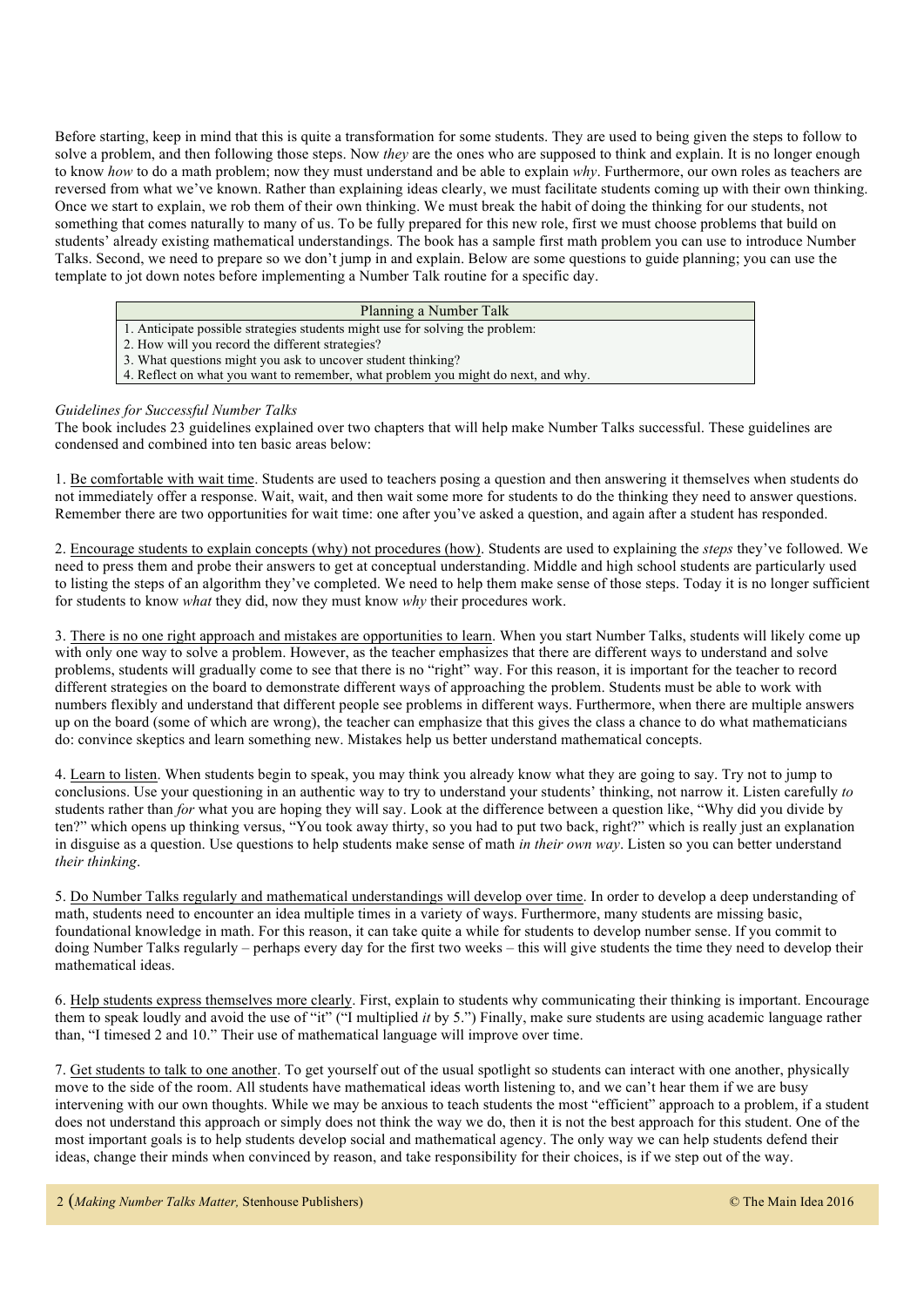8. Know what to do when students are stuck. After establishing the routine of Number Talks, there are times when students are stuck and we need to jump in to share a method that is efficient and mathematically interesting. At other times, our students may be so stuck that we realize the problem is just too difficult. For this reason, it is helpful to always have backup problems to use.

9. Know that confusion and struggle are a natural, necessary, and even desirable part of learning mathematics. As teachers we often rush in to save students from confusion. Instead, we need to encourage students to be willing to struggle and persevere. This may feel uncomfortable because many of us have been taught that our job is to explain procedures clearly. Instead, sometimes confusion and persistence can help students better understand mathematical relationships so we need to encourage students not to give up!

10. Create a learning environment where all students feel safe to share their mathematical ideas. Not every student needs to talk in every session. There are reasons students may not want to share at a particular time. This runs counter to current accountability practices like cold calling. However, psychology researchers have found that stress interferes with mathematics performance, so instead find ways to encourage students to share without putting them on the spot. Students must feel safe during Number Talks if they are going to share.

While there is no step-by-step process, the guiding principles above will help teachers plan Number Talks and make appropriate minute-by-minute decisions as they implement Number Talks.

# **Chapter 4 – Chapter 8: Number Talks in Action with Sample Math Topics**

Each of the next five chapters introduces one mathematical operation or topic (subtraction, addition, multiplication, division, and fractions/decimals/percents), and shows teachers:

- Four or five different number sense strategies to solve problems
- An example of how a student might describe the strategy
- How you might record students' thinking in front of the class
- Sample problems to get you started along with increasingly challenging problems
- Vignettes from actual classroom interactions between teachers and students

While the math topics above might not seem to suit high school students because they don't ostensibly address "high school content," understanding how to reason with numbers lies at the foundation of algebra. Furthermore, any time numbers are involved in a formula, expression, or equation, you can use Number Talks to help your students learn to approach problems with reason, rather than simply jumping into performing the procedural steps. For example, students might approximate the volume of a prism or mentally calculate the measure of a third angle in a triangle rather than jumping into using a formula.

Each chapter delves into the mathematical details of doing Number Talks with one topic. This is fascinating reading for math teachers, but may be too detailed for school leaders, so it is not included here (pass it along to your math team!) To give an example of the contents, below is an outline of the chapter on subtraction.

First, the chapter explains that subtraction may not seem appropriate for older students, but it is key to understanding distance, the slope of a line, the distance formula, and even for finding the area under a curve (calculus!) The chapter then takes the sample problem, 63 – 28, and provides five strategies for solving this one problem. For example, you could round the subtrahend to a multiple of 10, subtract, and adjust (so you would round 28 to 30, subtract that from 63 which gives you 33, then adjust the answer by adding back the two because you subtracted "too many" by subtracting 30, so you get 28). The authors caution that although some of these strategies might be new to you, don't rush to "teach" them because students often come up with the strategies on their own.

After explaining each strategy in depth, there are suggestions for how to choose *good problems* to use with your students and which problems might be best (such as  $13 - 9$  and  $5.14 - 4.6$ ). The chapter also includes two vignettes of teachers interacting with students while discussing the strategies they used to solve a subtraction problem mentally (a fifth grade class discusses strategies for  $43 - 28$ and a seventh grade class discusses strategies for  $3.87 - .79$ ). Below is an excerpt of a student explaining her approach to  $43 - 28$ 

Jennifer: I know my answer is wrong, but I can't figure out why.

- Ms. Young: Do you want to share what you did?
- Jennifer: I took 30 away from 43 and that was 13. Since I added 2 to 28, I took the 2 away from 13 and I got 11.
- Ms. Young: Why did you add the 2?
- Jennifer: I added it to 28 because 30 was easier to take away.
- Ms. Young: So when you took away 30, did you take away too many or too few?
- Jennifer: I took away too many.

Ms. Young: You took away too many. So will you have to take away more, or will you have to put some back? (Or if Ms. Young had had more time for Number Talks that day, she might have asked the class to try to figure out what Jennifer had done wrong.)

Jennifer: Well… I have to take away what I added… Oh wait. No. Now I see what I did wrong. When I took away 30, I took off 2 too many, so I have to add them back. Now I see the answer is 15.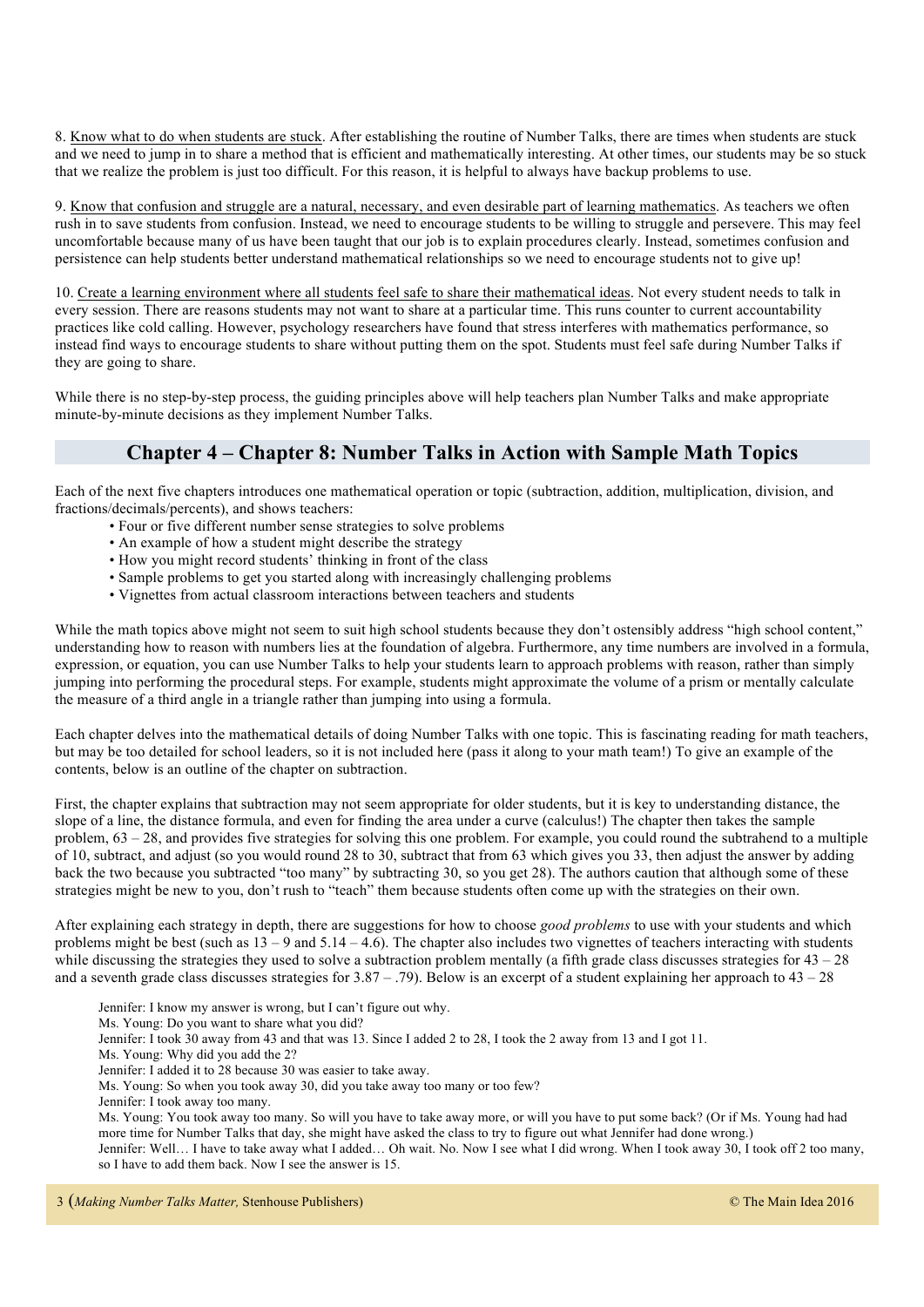Overall, the goal is to have students learn to reason flexibly and to delve into the *concepts* of mathematics, including those that go beyond subtraction. Once the teacher has learned about students' thinking, he can plan each future Number Talk to build on what students have learned and deepen their understandings about how numbers and operations work.

### **Chapter 9 – Chapter 11: Investigations, Obstacles, and a Conclusion**

#### *Number Talks Can Spark Investigations*

When mathematicians notice something interesting in math, they wonder, "Why is this happening? How does this work?" and "Will it always work?" So, what do they do? They *investigate*. When these questions arise during Number Talks, you have the opportunity to start an investigation for students to develop a deeper understanding of the relationship between mathematical ideas and numbers. At first this will be odd for students who have been taught to listen to the teacher and replicate the steps in a math problem rather than truly asking "why" and investigating. These investigations take longer than the typical time allotted for Number Sense (sometimes more than a class period rather than fifteen minutes), and involve the following steps: 1) conducting the investigation yourself to anticipate issues, 2) posing the investigation to share the strategy the class will focus on, 3) small-group work to try to understand the strategy with manipulatives, and 4) whole-group processing and wrap-up to build mathematical knowledge.

The book includes a number of sample investigations into math strategies, and below is an example of one called: *Will it Always Work? Investigation 1: "Same Difference" in Subtraction.* The example problem is 63 – 29 and the strategy to be investigated is called "Same Difference." This is represented by the thinking, "I made the 29 into 30 and the 63 into 64, so I changed the problem to 64 – 30; my answer was 34." Bring graph paper, color tiles or paper squares, rulers, and scissors for students to demonstrate the strategy.

Pose the Investigation: Do a Number Talk for a similar problem,  $73 - 28$ . If no one presents the Same Difference strategy above and changes it to  $75 - 30$ , suggest that some people solve it this way and record it like this:



Small-Group Work: Distribute the materials listed above and let small groups work on the problem. Allow them to work without jumping in, but feel free to ask some questions, such as: "Can you also subtract the same quantity from both numbers?" "Does this strategy work for addition?" and "Will it work with decimals? Fractions?"

Whole-Group Processing: Have students share their findings on a document camera. For this problem, you might see: • Students make a number line and show how a cut-out piece of paper can slide up and down the number line showing that changing the original numbers doesn't change the distance between them.

• Students may use algebra to show that  $a - b = (a + c) - (b + c)$ .

Then students discuss whether this will always work and record the big ideas from this problem.

#### *Obstacles*

On the one hand, Number Talks are considered a "routine." On the other hand, there is nothing routine about them. Teachers need to think on their feet to decide how to record students' strategies, what to ask, how to respond to students, and more. There is no right answer and good teachers often make different decisions. However, the authors have found that certain issues arise repeatedly, and have addressed those issues in an FAQ section at the end of the book. Read Chapter 10 if you want to learn suggestions for common bumps in the road such as: *What if I don't understand what a student is saying? How can I get my students to move beyond the traditional algorithm? What do I do if I don't know how to record a student's thinking?* and *What should I do when a student's answer or method is wrong?*

The authors believe that this is a fundamental shift in the way we teach mathematics – away from teaching "what to do" to encouraging students to grapple with the concepts behind the problems. It's not an easy shift to make, so consider finding colleagues who will collaborate with you and support you along the way!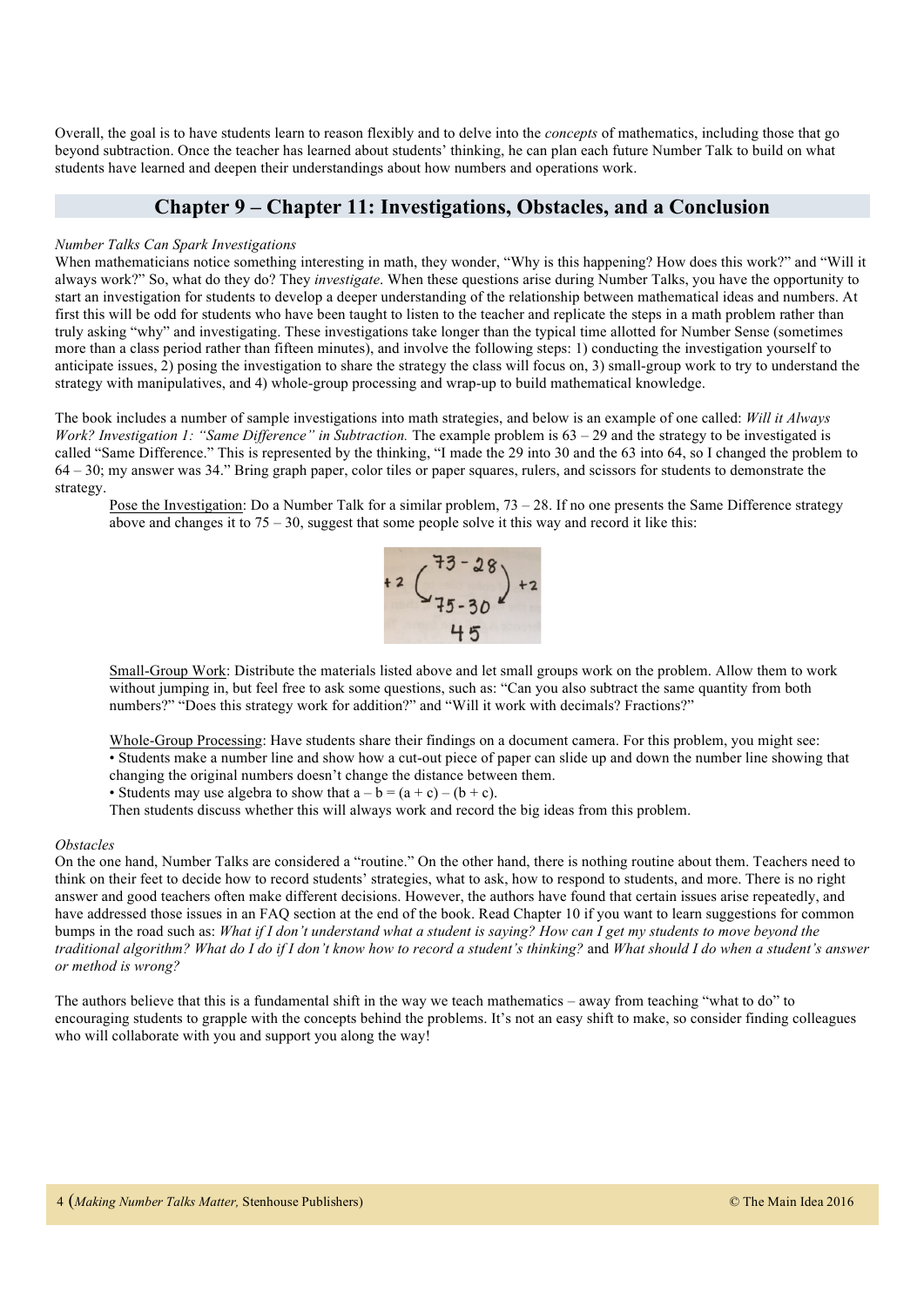# **THE MAIN IDEA's PD Suggestions for Math Teachers**

Note that these professional development suggestions are for use with these 3 books:

*(1) 5 Principles of the Modern Mathematics Classroom,* (2) *Making Number Talks Matter,* and (3) *Mathematical Mindsets*







# **I. LEARN the philosophy underlying THREE books for math educators**

#### *A. Teachers Learn the Philosophy in One of the Three Books About Mathematics Education*

1. Using a jigsaw approach, divide teachers into three groups and have each group learn about the philosophy in *one* of the three books below. While it would be ideal to have teachers read the entire book, given time constraints, teachers can focus on the chapters that contain the underlying philosophy of each book indicated below:

• Gerald Aungst's *5 Principles of the Modern Mathematics Classroom* (chapters 1-2, pp.1-20)

- Cathy Humphreys' and Ruth Parker's *Making Number Talks Matter* (chapters 1-3, pp.1-24)
- Jo Boaler's *Mathematical Mindsets* (chapter 9, pp.171-208)

2. Next, give teachers the chart below with an overview of each author's philosophy. Using the jigsaw approach, have the teachers who read each book introduce the ideas in that book. After all three groups have done this, have the larger group look for what is *common* among the three (for example, all believe in the importance of having the right mindset about math).

| Humphreys & Parker                                         | Aungst                                  | <b>Boaler</b>                          |
|------------------------------------------------------------|-----------------------------------------|----------------------------------------|
| 1. Be comfortable with wait time.                          | 1. Conjecture - Students engage in      | 1. Everyone can learn math to the      |
| 2. Encourage students to explain concepts (why) not        | inquiry, questioning, and problem       | highest levels.                        |
| procedures (how).                                          | finding                                 | 2. Mistakes are valuable.              |
| 3. There is no one right approach and mistakes are         | 2. Communication - Students read,       | 3. Questions are really important.     |
| opportunities to learn.                                    | write, speak, and listen when reasoning | 4. Math is about creativity and making |
| 4. Learn to listen.                                        | mathematically                          | sense.                                 |
| 5. Mathematical understandings will develop over time.     | 3. Collaboration - Students work in     | 5. Math is about connections and       |
| 6. Help students express themselves more clearly.          | pairs and groups                        | communicating.                         |
| 7. Get students to talk to one another.                    | 4. Chaos - Class is understandably      | 6. Depth is much more important than   |
| 9. Confusion and struggle are natural and necessary to     | messy when students truly struggle with | speed.                                 |
| learn.                                                     | mathematical concepts                   | 7. Math class is about learning, not   |
| 10. Create a culture where all students feel safe to share | 5. Celebration - The focus is on effort | performing.                            |
| their mathematical ideas.                                  | over achievement                        |                                        |

3. Conduct a group brainstorm about how a classroom with the mathematical approaches described above would differ from a more traditional math classroom.

| Traditional mathematics classroom                                           | Classroom that follows the approaches in the 3 books |
|-----------------------------------------------------------------------------|------------------------------------------------------|
| Ex. The goal is for students to get the right answers and get them quickly. |                                                      |
| Ex. Communication is one way with the teacher explaining a procedure or     |                                                      |
| algorithm to the students.                                                  |                                                      |
| Ex. Students mostly work and are assessed individually.                     |                                                      |

### **II. DO some of the math problems that reflect these new approaches**

The best (and most fun!) way for math teachers to truly learn the ideas in these books is to have them actually  $d\rho$  some of the math problems using these new approaches.

### *A. Participate in a Number Talk as if the Teachers were the Students (Making Number Talks Matter)*

1. If you have someone who already has experience with Number Talks or would like to take the lead, read one of the chapters in *Making Number Talks Matter,* and act as the teacher, then you can have that person facilitate this section. If not, simply ask teachers to do the following problem, *in their heads*, without using the traditional algorithm (as a reminder, Number Talks can work with students at all ages as you will see college students discuss the problem below in a video in Step 3!):

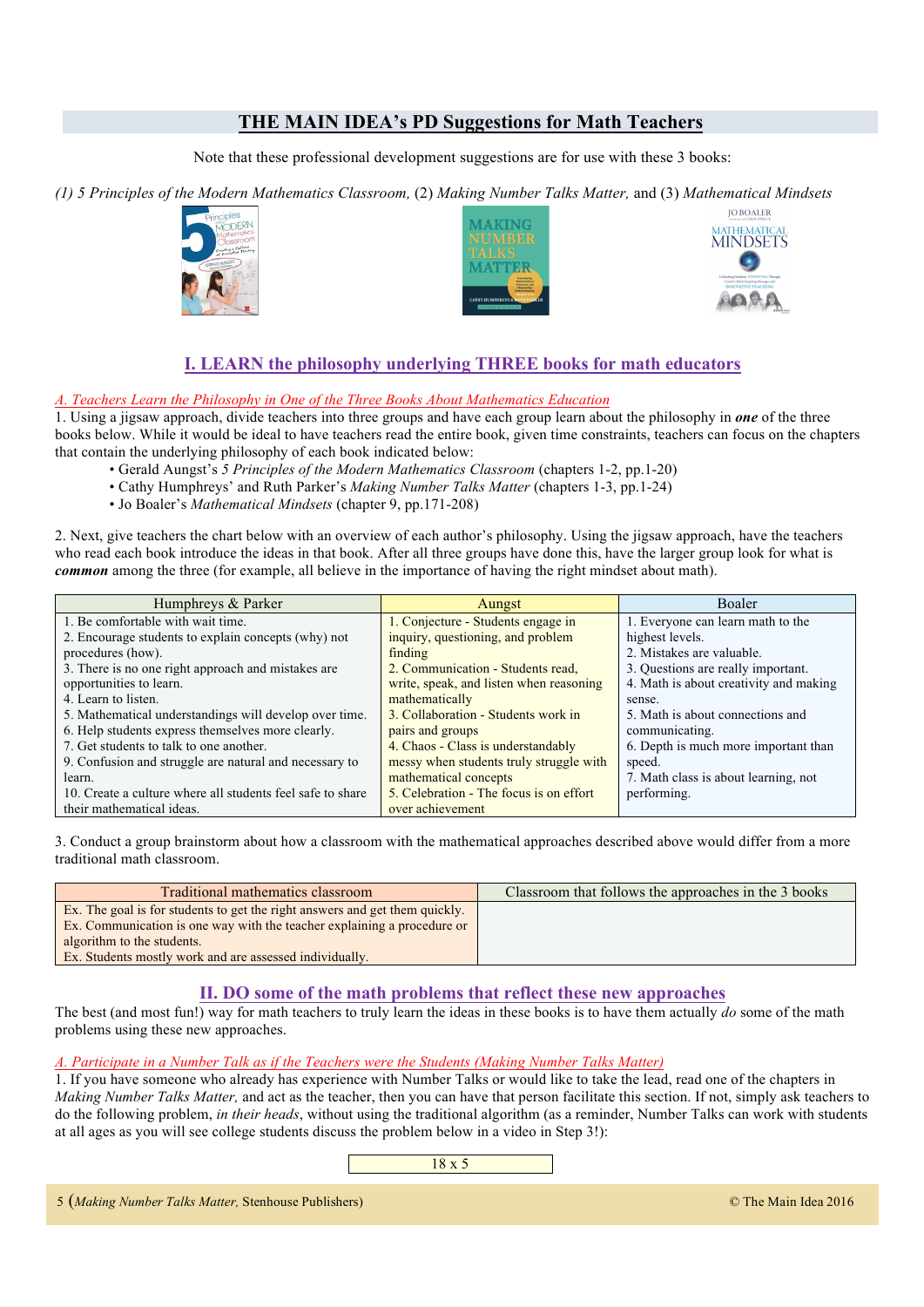2. Next, have teachers share all of the different methods they used to solve this problem (18 x 5) and have the facilitator record (using pictures if possible) all of the different solutions.

3. Have teachers watch and then discuss this video of Jo Boaler introducing Number Talks, Stanford students solving this problem (18x5), and explaining their thinking. (The video is 15 minutes, but you can share just the first 7 minutes): https://www.youcubed.org/from-stanford-onlines-how-to-learn-math-for-teachers-and-parents-number-talks/

*B. Experience the Difference Between an "Exercise" and a "Problem" (5 Principles of the Modern Mathematics Classroom)*

1. Create sets of cards from 0 to 9 or use decks of cards (the Jack can be the 0). Then divide teachers into pairs and have them play this game. After playing it several times, have them describe the strategy they used to win:

You and your friends are going to play a game using cards numbered from 0 to 9. On your turn, draw 3 cards from the facedown deck, one at a time. The object is to make the largest 2-digit number with your cards, with one card being discarded. The catch is you must decide where to put each digit before drawing the next: tens place, ones place, or discard. If you draw a 4 as your first card, where should you write it, and why?

2. Next have teachers individually solve the following:

Miguel collects baseball cards. Last week he had 217 cards. Today, his aunt gave him two dozen more. How many cards does he have now?

3. As a group, discuss how the two math tasks differ. During the discussion, share that Aungst calls the first one a 'problem,' and the second an 'exercise.' Wikipedia defines an exercise in this way:

An "exercise" is "a routine application of ... mathematics to a stated challenge. Teachers assign mathematical exercises to develop the skills of their students."

4. Ask math teachers to come to future math team (or grade level) meetings with a new problem each time for the teachers to solve. Bring a calendar of all future meetings, sign up teachers, and provide them with these resources to help them find problems: Bedtime Math, Dan Meyer's Three Act Problems, http://www.math.com/teachers/recreational.html, http://www.insidemathematics.org/problems-of-the-month (problems of the month organized by CCSS),

http://math.com/teachers/POW.html, and more.

*C. Have Teachers engage in a Rich Mathematical Task (Mathematical Mindsets)*

1. Have teachers solve and discuss one of the problems in Chapter 5 of Boaler's book. A few that only involve pencil and paper are:

- How many ways can you create a rectangle with an area of 24?
- Can you make all of the numbers from 1 to 20 using four 4's and any operation. For example:

$$
\sqrt{4} + \sqrt{4} + \frac{4}{4} = 5
$$

2. Share Boaler's 6 ways teachers can adapt math tasks to boost conceptual understanding and engagement. Discuss what each of these mean and have teachers share ways they have included any of these design elements in math tasks they've assigned.

1) Open the math task to include multiple pathways (e.g., "You know the rule for  $1 \div \frac{2}{3}$ . Now *make sense* of your answer.")

2) Make it an inquiry task (e.g., Instead of find the area of a 12x4 rectangle, ask how many rectangles you can find with an area of 24.) 3) Ask the problem *before* teaching the method (e.g., Ask calculus students to find the volume of a lemon *before* teaching them how to find the area under a curve.)

4) Add a visual component (Have students draw diagrams, pictures, or use objects like multilink cubes and algebra tiles.)

5) Make the floor low and ceiling high (Give a problem everyone can solve but extend it by asking those who finish to create a new question that is similar but more difficult.)

6) Require students to convince and reason (Require that students give more information than just an answer on its own.)

Ask teachers to look at the rectangle or fours problem they solved above and discuss the design features included in this problem. (Note that not all math problems need to incorporate all 6 of these features to be good problems!)

# **III. TEACH (or plan to teach) math using a new approach**

#### A. *Have teachers create and role-play conducting a Number Talk*

1. First, have teachers choose a topic (subtraction, addition, multiplication, division, or fractions/decimals/percents) to plan a Number Talk for. Then have them read the corresponding chapter in *Making Number Talks Matter*.

2. Next, have teachers create a 15-minute Number Talk by choosing a problem (and they can use one from the chapter), anticipating possible strategies students might use for solving the problem, and recording different strategies they think students might use. (Yes, they should actually write these out.)